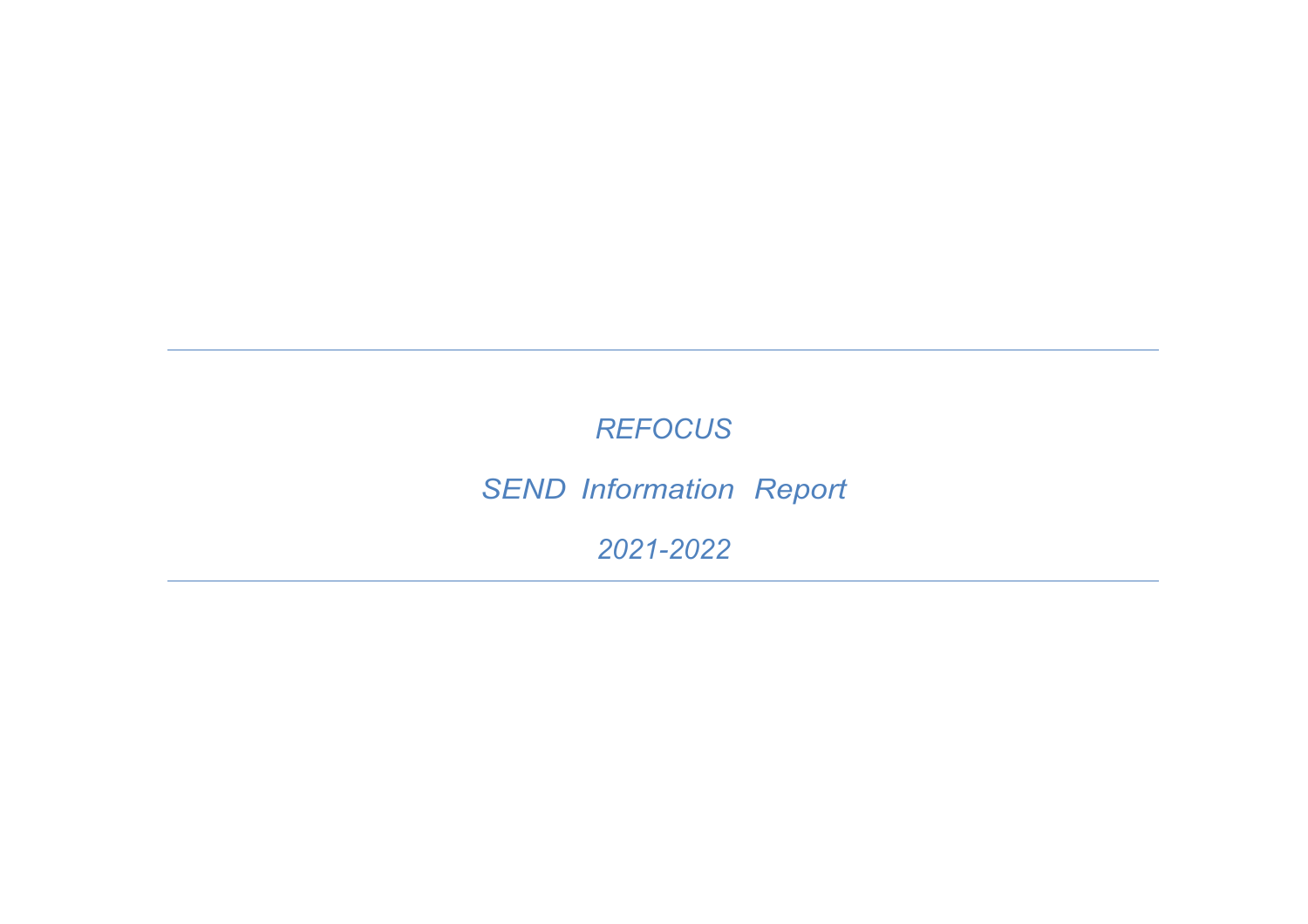The following policy has been approved by the Executive Head Teacher and agreed with the management team. The policy will be reviewed on an annual basis unless circumstances arise requiring the policy to be reviewed earlier.

Date: September 2021 Review Date: January 2022

| <b>Review Record:</b> |
|-----------------------|
|                       |

| Name: P Tucker    | Name (Print):     |
|-------------------|-------------------|
| Name              | Name (Signature): |
| Date: 20/02/2022  | Date:             |
|                   |                   |
| Name (Print):     | Name (Print):     |
| Name (Signature): | Name (Signature): |
| Date:             | Date:             |
|                   |                   |

- This policy covers the Special educational needs (SEND) for ReFocus school.
- This policy is not stand alone and should be used with other ReFocus policies including, but not limited to: PHSE, Curriculum, Safeguarding Policy, Behaviour and Anti-Bullying Policy the Staff handbook and code of conduct.
- Keeping children safe in education remains in force throughout the response to coronavirus (Covid -19) A covid-19 policy is to be used in conjunction with but not limited to our first aid policy.
- When referring to staff members this includes all full time staff members, volunteers, support staff and supply staff.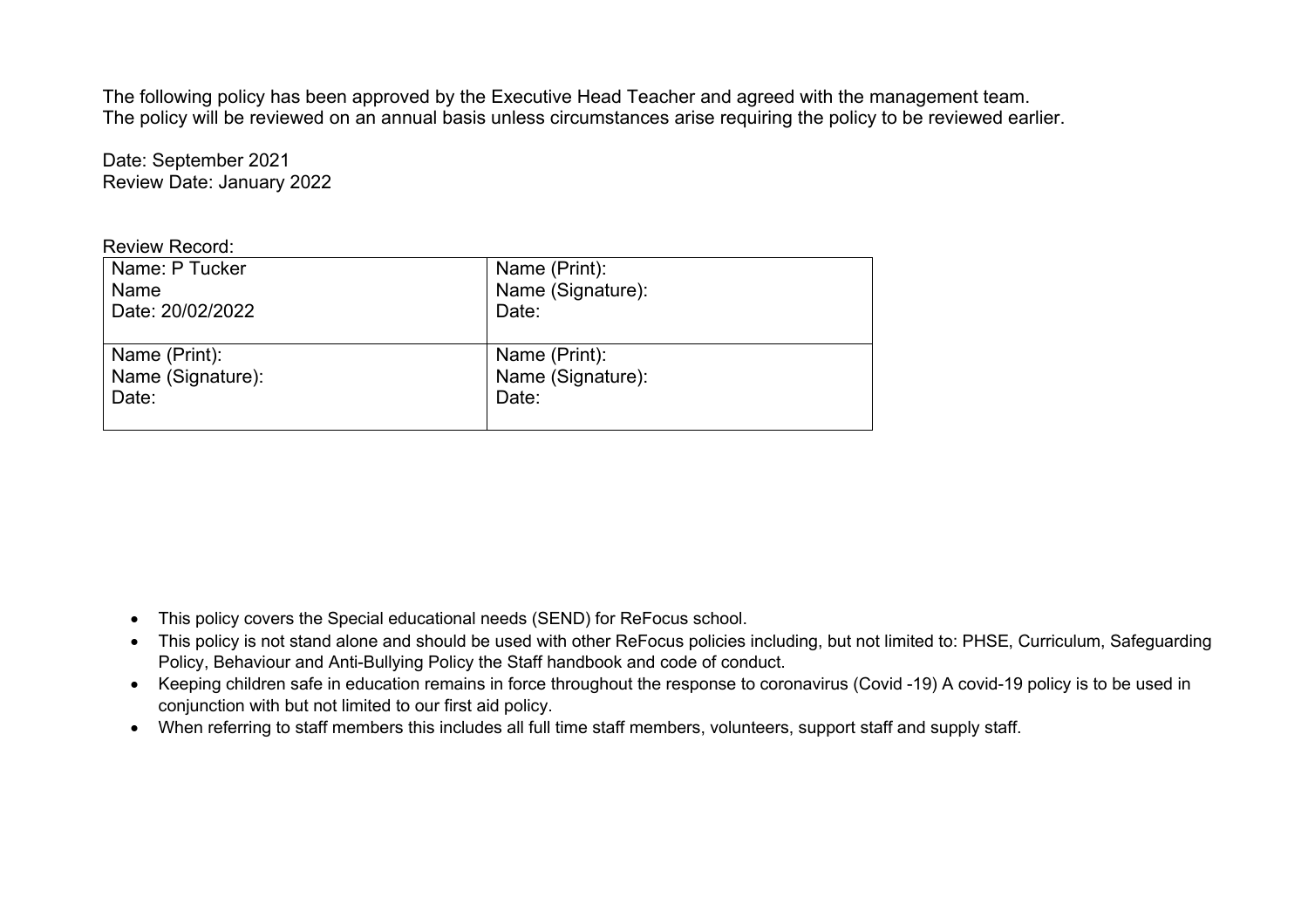#### **Aim**

We wish all students at ReFocus to have high aspirations and expectations of what they can achieve. Our school provides a focus on outcomes for students and not just hours of support, and we have used the same process and baseline data to set target grades for both SEND and non-SEND students. We aim for students with SEND to enjoy the learning experience and to feel suitably challenged, whilst simultaneously putting mechanisms in place to support them.

#### **Context**

A student is defined as having SEND if he or she has a learning difficulty, which calls for a special educational provision, namely provision different from or additional to that normally available to students of the same age. A learning difficulty means that the student has significantly greater difficulty in learning than the majority of student of the same age; or, that the student has a disability, which hinders them from making use of educational facilities from those generally provided by schools for students of the same age, within the same area.

There are four broad areas of need, and these categories are detailed in the SEND Code of Practice as:

- Communication and Interaction
- Cognition and Learning
- Social, emotional, and mental health difficulties
- Sensory and/or physical needs

#### **SEN Policy**

The ReFocus SEND policy is available on the school website and by hard copy from the office. It is reviewed every year and sets out the vision, values and aims of our SEND arrangements. The policy includes a template of the Individual Education Plan, an outline of the responsibilities for SEND for the SENCO, governors and teaching staff and information on how the policy was developed and responsibilities for implementation.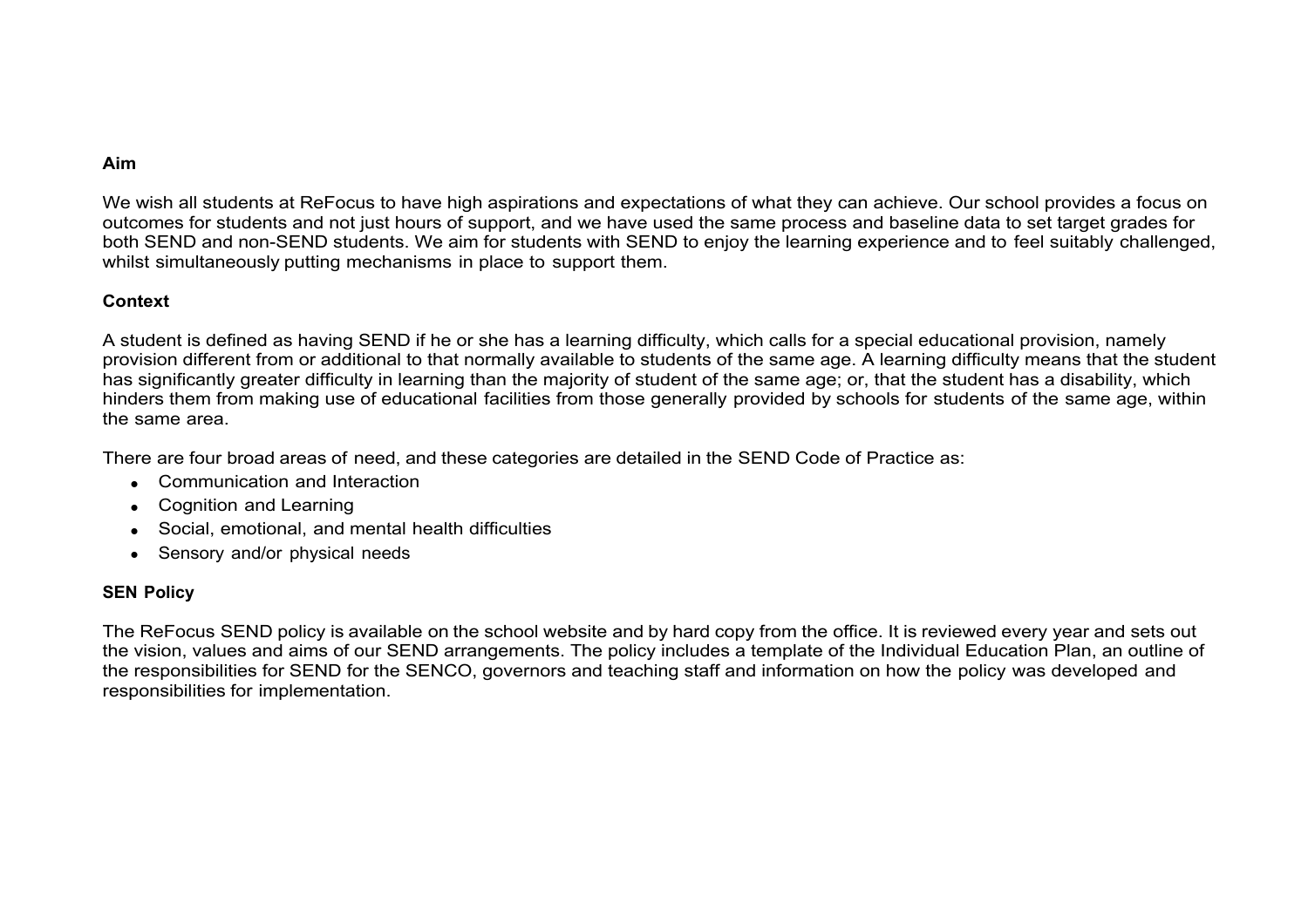### **SEN Information Report**

| <b>ReFocus provide for?</b>                                                  | Refocus currently provides support for students in all 4 categories of need, with the greater proportion<br>of students in the category of ADHD and Social, Emotional and Mental Health needs.<br>Students with higher level needs are likely to be placed in the school due to the selective nature of the<br>What types of SEND does school, where we will work with councils and other agencies to ensure that the needs of students are<br>met. Where students attract funding, we will use the funding effectively to support the student,<br>considering the needs of the student and their progression to higher education/employment and the<br>support required for transition planning and increased independence.                                                |
|------------------------------------------------------------------------------|-----------------------------------------------------------------------------------------------------------------------------------------------------------------------------------------------------------------------------------------------------------------------------------------------------------------------------------------------------------------------------------------------------------------------------------------------------------------------------------------------------------------------------------------------------------------------------------------------------------------------------------------------------------------------------------------------------------------------------------------------------------------------------|
|                                                                              | Identification before enrolling at the school is preferable. The referring agencies are asked to notify us of<br>any existing needs on the referral forms and to attach any paperwork / reports that are in relation to any<br>SEN, behavior or attendance needs. We then, during the admissions process, have a meeting with all<br>parties, the referring agency, parents/ careers, and the student; any such self-declarations are added to<br>the Additional Needs register as a matter of course. This will also include possible triggers, interventions<br>already in place or from the past and any strategies already tried and were successful. Depending on<br>the severity of the need, parents and previous schools will be contacted for further information. |
| <b>How does ReFocus</b><br><b>identify and assess</b><br>students with SEND? | All students needs will be reviewed half termly, sooner if required. We will also seek all relevant<br>information from the student's previous school to provide us with as much information/documentation.<br>During the first 2 weeks we will a observe and record details of students whose needs we suspect might<br>warrant further investigation. All students included on the SEND list on the Additional Needs register<br>have an Individual Education Plan created by the SENCO in consultation with the student. This outlines<br>the needs of the student with strategies for support and potential access arrangements. A copy is sent<br>to parents/carers for further comments.                                                                              |
|                                                                              | IEPs are reviewed regularly during their time at ReFocus to ensure the support is still required and<br>assess progress towards any targets set for progression.<br>On deciding whether to make Special Educational Needs provision, subject teachers and the SENCO<br>will consider all information gathered from within the school about the student's progress, alongside<br>expectations of progress. This may be followed up by a meeting with an external agency if required.                                                                                                                                                                                                                                                                                         |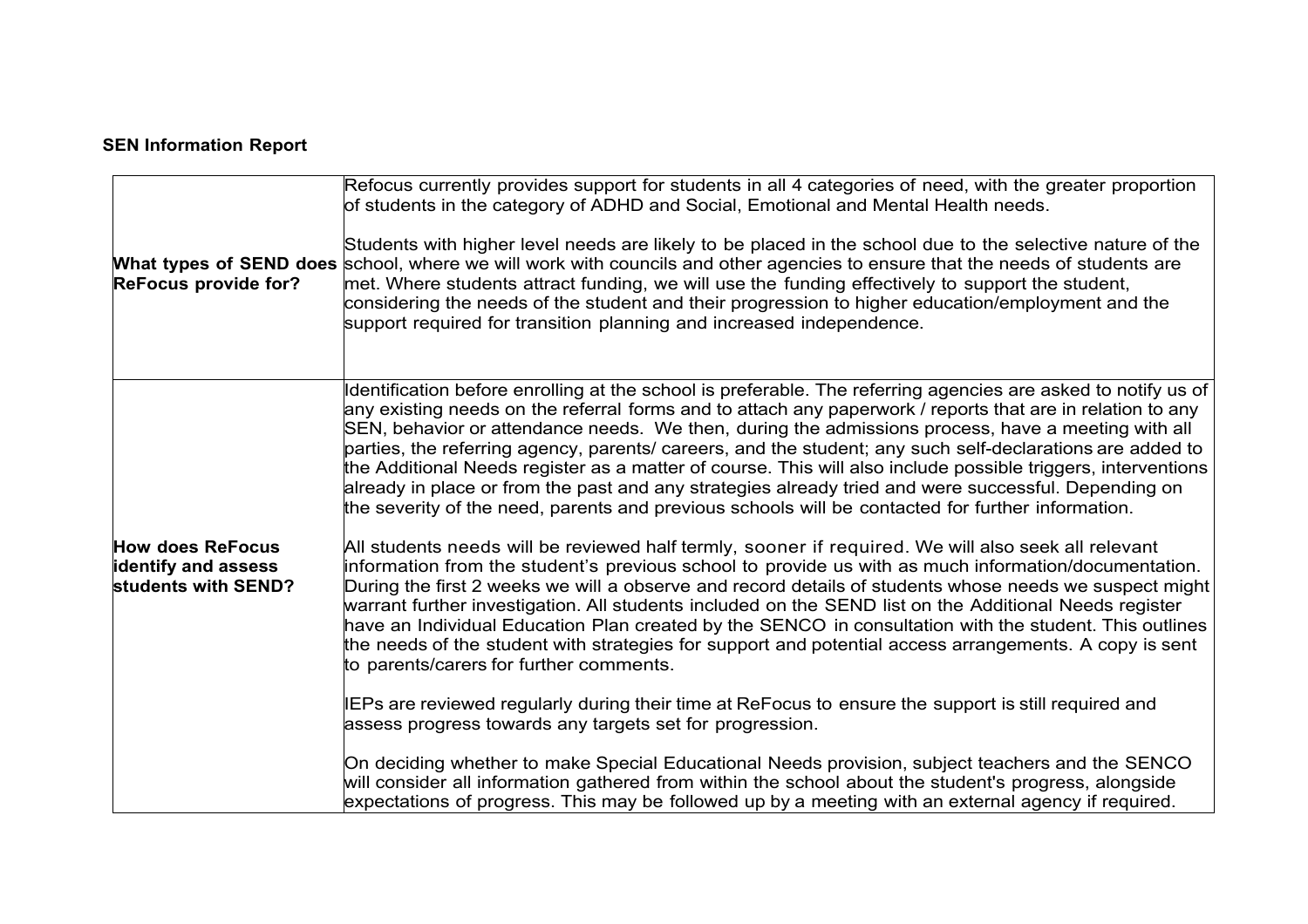|                                                                                                                        | In most circumstances students who state their previously identified needs on their enrolment form,<br>alongside those who are referred by their teachers, will be put forward for further diagnostic testing if<br>required. Depending on the results, some students might then have a further meeting with a specialist<br>assessor who will make any relevant recommendations for access arrangements. This is the responsibility of<br>the SENCO alongside the Exams Officer (see JCQ Access arrangements and exam considerations<br>2018/19 guidelines).                                                                                                                                                                                                                                                                                                                                                                                                                                                  |
|------------------------------------------------------------------------------------------------------------------------|----------------------------------------------------------------------------------------------------------------------------------------------------------------------------------------------------------------------------------------------------------------------------------------------------------------------------------------------------------------------------------------------------------------------------------------------------------------------------------------------------------------------------------------------------------------------------------------------------------------------------------------------------------------------------------------------------------------------------------------------------------------------------------------------------------------------------------------------------------------------------------------------------------------------------------------------------------------------------------------------------------------|
| Who is the special<br>educational needs co-<br>ordinator (SENCO) at<br><b>ReFocus and how can</b><br>theybe contacted? | Paula Tucker is the Executive Headteacher and SENCO. She is contactable by email<br>paula@refocus.school and by calling 01933 391660                                                                                                                                                                                                                                                                                                                                                                                                                                                                                                                                                                                                                                                                                                                                                                                                                                                                           |
| <b>What is the ReFocus</b><br>approach to teaching<br>students with SEND?                                              | Quality first teaching is an essential provision for all students within the classroom context and teachers<br>can provide for all students using quality first guidance:<br>Teachers are required to adopt quality first teaching methods and support mechanisms.<br>All teachers are responsible and accountable for the progress and development of the students<br>in their class.<br>High quality teaching, differentiated for individual students, is the first step in responding to<br>students who have or may have SEND.<br>We seek to provide high quality teaching in lessons, over and above any additional intervention<br>and support.<br>The quality of teaching is monitored carefully with regular lesson observations of staff. Teachers<br>are given guidance about how to support students with SEND. This can be found on their IEP,<br>Monitoring form and student profile sheet. Students are regularly assessed and those<br>underachieving are given extra support by subject staff. |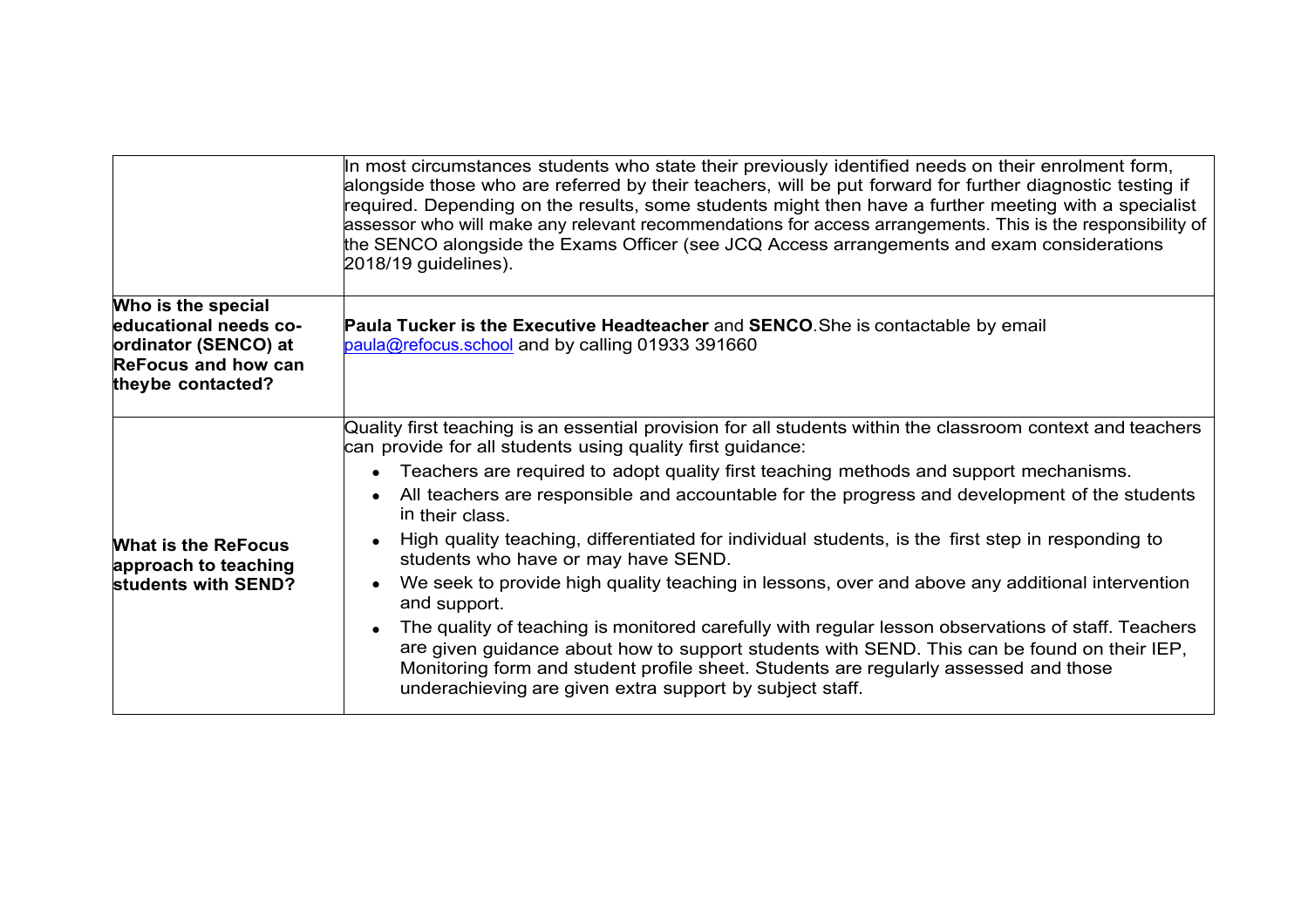|                                             | • SEND strategies are reviewed annually to ensure that all students are provide for adequately, and<br>staff training given regularly to be able to identify and support vulnerable students and improve<br>their knowledge of the most frequently encountered SEND.                                                                                                                    |
|---------------------------------------------|-----------------------------------------------------------------------------------------------------------------------------------------------------------------------------------------------------------------------------------------------------------------------------------------------------------------------------------------------------------------------------------------|
|                                             | The SENCO meets with identified students to create their Individual Education Plan. Through this,<br>students can make requests for adaptations or specialist equipment e.g., tinted paper, enlarged paper,<br>use of a laptop in lessons, additional time for portfolio completion. This information is then shared with<br>all teaching staff and is included within lesson planning. |
|                                             | As a small school, for many students who may have previously struggled in a larger mainstream<br>environment, they are able to benefit from the quieter environment, the mentoring program at ReFocus<br>and the supportive community. The small class sizes of maximum 6 students allow teachers to adapt the<br>learning for individual students where required.                      |
| the curriculum and<br>learning environment? | How does ReFocus adapt A strength of ReFocus is the key worker structure in place for all students. Upon entry, students are<br>assigned a key worker which as far as possible remains the same during their time at ReFocus. In addition,<br>students with SEND are supported through regular review meetings to ensure they have access to a<br>range of support where required.      |
|                                             | All students have a say in what their learning environment looks like. We encourage students to complete<br>$\bm{{\mathsf{a}}}$ student profile which details their strengths, weaknesses and what they feel would make their learning<br>environment work for them.                                                                                                                    |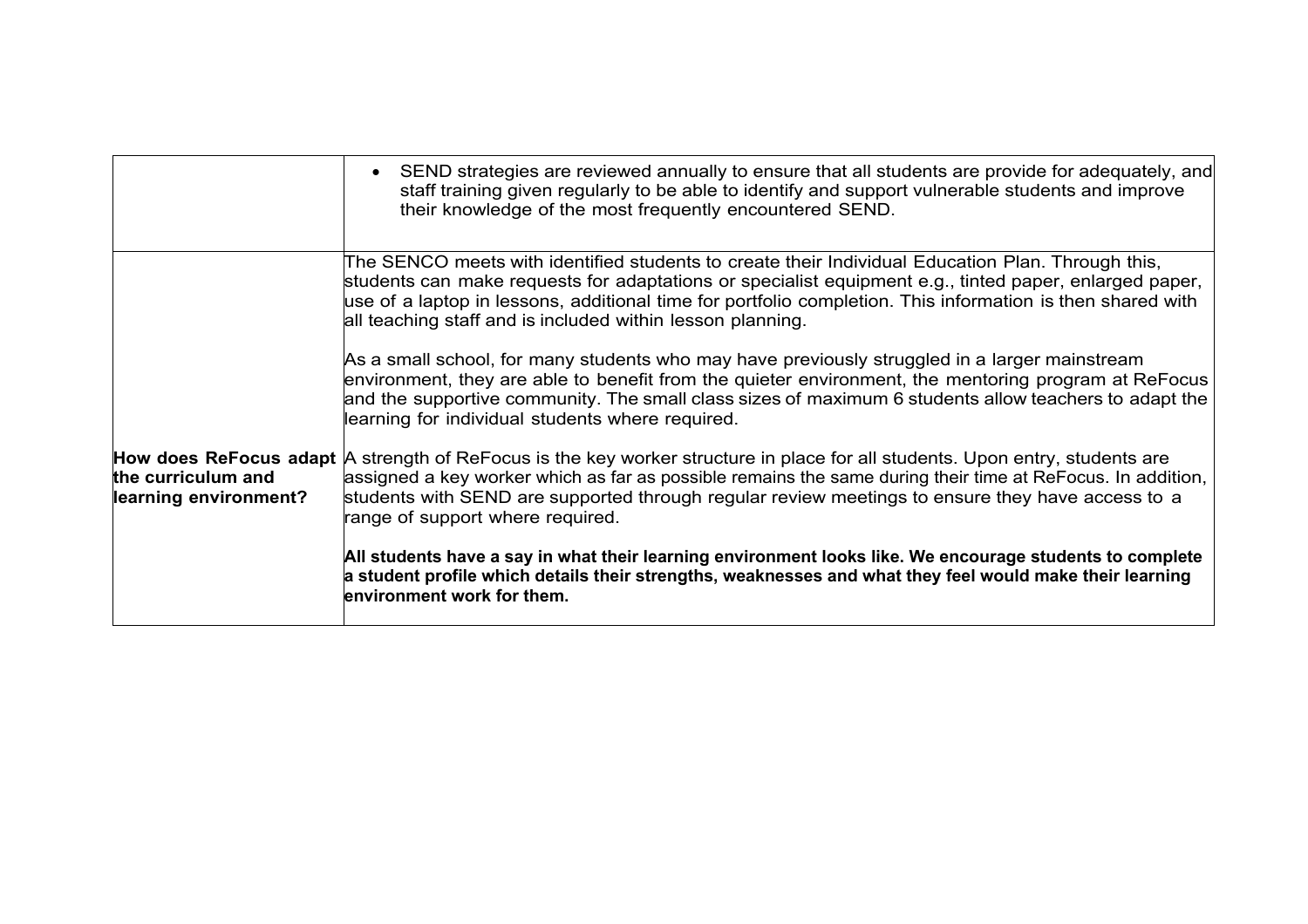| <b>How does ReFocus</b><br>consult parents of<br>students with SEND and<br>involve them in their<br>student's education? | Once an IEP has been created, a copy of this is sent home to parents and carers for additional<br>comments. For students identified with social, emotional, and mental health needs, if they are in receipt<br>of counselling at ReFocus, under 'Gillick Competence', students can request for information to not be<br>shared with parents/carers.<br>All parents/carers are invited to discuss their child's education at any time. In addition, we hold 6 weekly<br>review meetings with parents/carers and the students link school. This is an opportunity for parents to<br>have every involvement in their child's education.                                                                                                                                                                                                                                                                    |
|--------------------------------------------------------------------------------------------------------------------------|---------------------------------------------------------------------------------------------------------------------------------------------------------------------------------------------------------------------------------------------------------------------------------------------------------------------------------------------------------------------------------------------------------------------------------------------------------------------------------------------------------------------------------------------------------------------------------------------------------------------------------------------------------------------------------------------------------------------------------------------------------------------------------------------------------------------------------------------------------------------------------------------------------|
| and review students'<br>progress towards their<br>loutcomes?                                                             | The key worker provides academic mentoring for each student which involves a 10–15-minute meeting<br>every week to discuss targets, attendance and punctuality, behaviour concerns and any other issues.<br>For students with SEND, this allows an opportunity for students to regularly consider the support they<br>are receiving and inform their key worker of any concerns.<br>At the end of each half term, students work with their key worker to review their grades and set SMART<br>targets to ensure they are working towards their predicted grades in each subject area. All students can<br>How does ReFocus assess receive additional support through additional sessions held in small groups at lunchtime and after<br>school.<br>In addition, students with SEND receive a formal review in the Spring and Autumn term with the SENCO<br>and the review is recorded within their IEP. |
|                                                                                                                          | The Additional Needs register is a fluid document and students' needs will change from time to time.<br>With various points of review in a year, students will be removed from the register if they, together with<br>their parents and staff, are happy with the progress they are making academically, socially, and<br>emotionally.                                                                                                                                                                                                                                                                                                                                                                                                                                                                                                                                                                  |
| <b>How does ReFocus</b><br>support students moving<br>between different phases<br>lof                                    | ReFocus is very aware of the need to ensure a smooth transition to either higher education or<br>employment and when creating the IEPs, the SENCO will discuss this with the student at their review<br>points. The Head Teacher and the SENCO discuss students who may require additional transition<br>planning and for these identified students, the SENCO is responsible for liaising with the relevant teams<br>within the higher education institutions to share further information.                                                                                                                                                                                                                                                                                                                                                                                                            |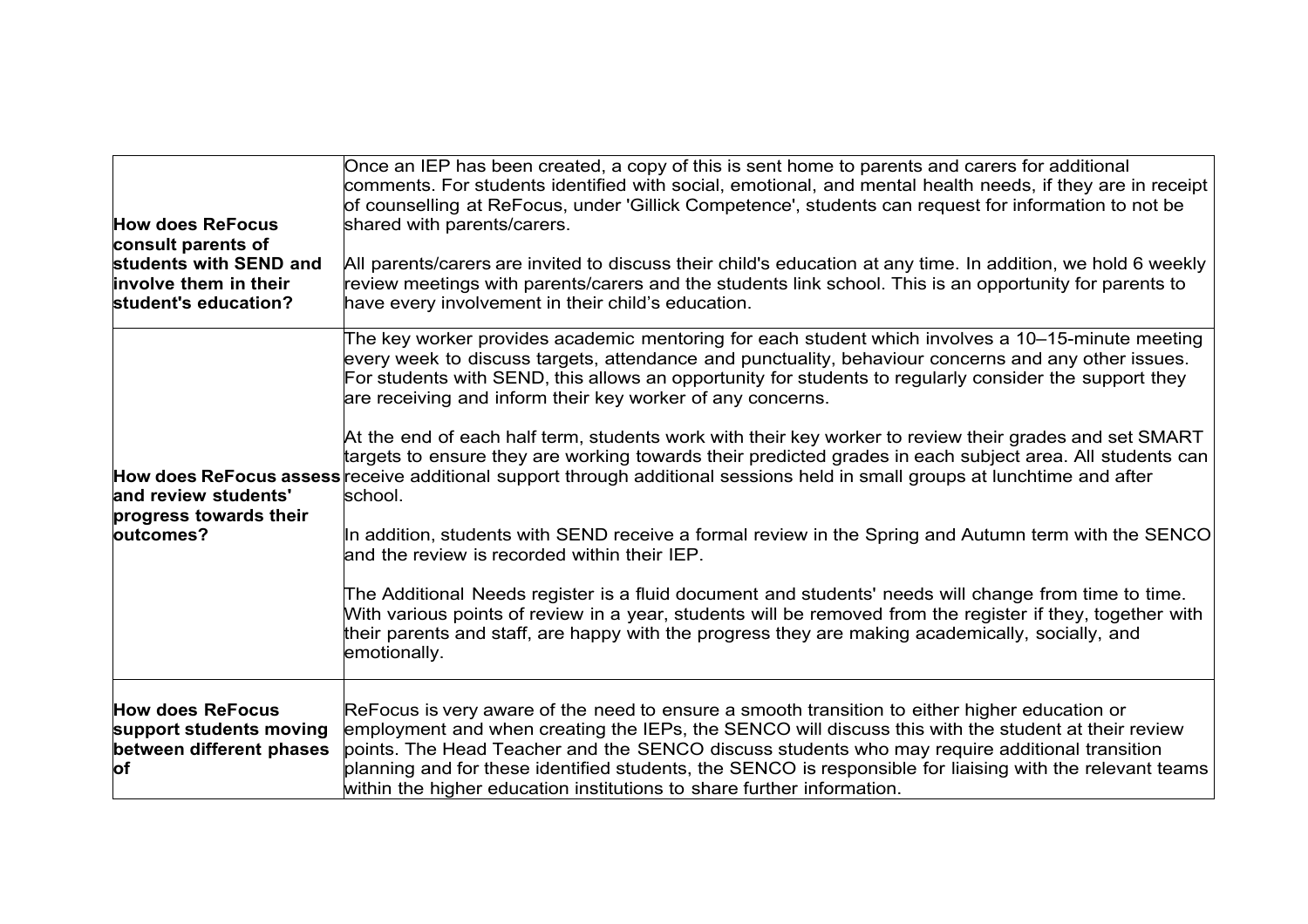| education and preparing<br>for adulthood?                                                                                | We work closely with students to plan for their next steps. Students are encouraged to explore a range<br>of options and apply for college, apprenticeships and investigate the world of work if they feel they want<br>to pursue this path. Additional support can include visits to the college or apprenticeship, talks with past<br>students who were unsure of their next steps and contact from the SENCO or Key Worker with the<br>college or apprenticeship to discuss the students additional needs. This is to ensure a smooth transition<br>with all needs met and the students feeling confident of the support they will receive.<br>Through liaising with higher education institutions prior to the end of Year 11, the SENCO has been able<br>to ensure students with needs are able to have support in place to allow for a smooth transition, this has<br>included matching with peer mentors with a similar background/interest, arriving earlier than other |
|--------------------------------------------------------------------------------------------------------------------------|---------------------------------------------------------------------------------------------------------------------------------------------------------------------------------------------------------------------------------------------------------------------------------------------------------------------------------------------------------------------------------------------------------------------------------------------------------------------------------------------------------------------------------------------------------------------------------------------------------------------------------------------------------------------------------------------------------------------------------------------------------------------------------------------------------------------------------------------------------------------------------------------------------------------------------------------------------------------------------|
| <b>How does ReFocus</b><br>support students with<br><b>SEND to improve their</b><br>emotional and social<br>development? | students or organising meetings/communication with the student and support team before arrival.<br>All students receive a weekly PSHE lesson with the Deputy Head Katie Close and the sessions cover a<br>wide variety of themes including politics, health and wellbeing, transition planning and personal safety.<br>These lessons involve discussion, debate and development of group skills and presentation planning.<br>All students take part in a sporting activity every Friday which provides an additional opportunity for all<br>students to improve their social development.<br>There is an anonymous email for students to use if they have any concerns that they do not feel<br>ready to talk about. This is also used to encourage students to reports bullying.                                                                                                                                                                                              |
| What expertise and<br>training do the staff at<br><b>ReFocus have to support</b><br>students with SEND?                  | The SENCO, Paula Tucker is due to complete the National Award for Special Educational Needs<br>Coordination in July 2023 and Katie Close and Catherine Burkett are aspiring SENCO's who will work<br>alongside Paula Tucker and embark on their qualification in 2023.                                                                                                                                                                                                                                                                                                                                                                                                                                                                                                                                                                                                                                                                                                          |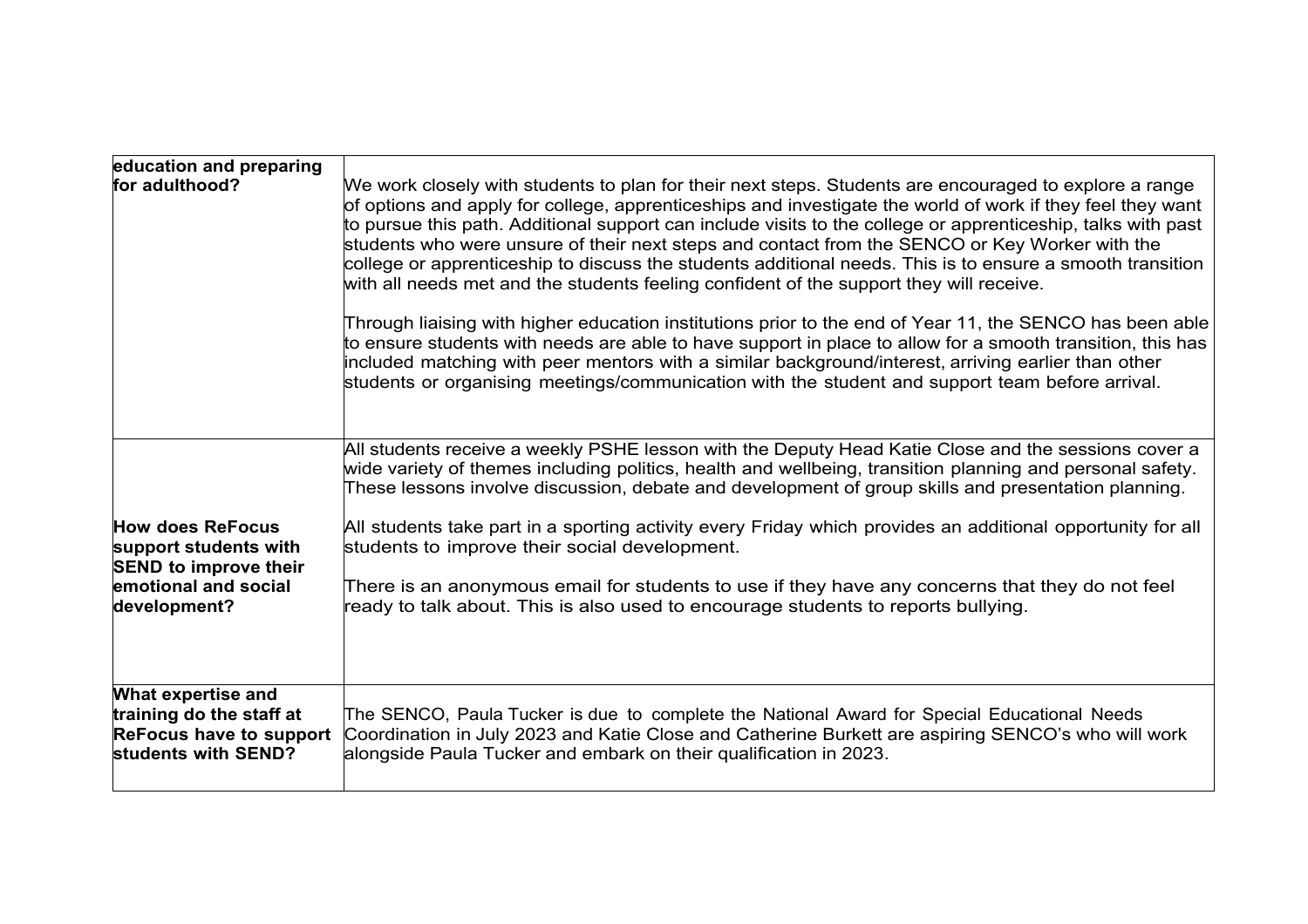|                                                                          | As part of the daily debrief and training days staff receive professional development sessions to help<br>inform, update and train staff in supporting students with SEND led by Paula Tucker.                                                                                                                                                                                                                                                     |
|--------------------------------------------------------------------------|----------------------------------------------------------------------------------------------------------------------------------------------------------------------------------------------------------------------------------------------------------------------------------------------------------------------------------------------------------------------------------------------------------------------------------------------------|
|                                                                          | The school's SENCO or DSL attends, where possible, the Local Authorities SENCO network meetings<br>to keep abreast of local and national updates in SEND.                                                                                                                                                                                                                                                                                          |
| other organisations in<br>meeting the needs of<br>students with SEND and | How does Refocus involve Should a student require additional support, ReFocus may engage the services of other relevant<br>agencies. Referrals to specialist services will only be made in consultation with parents, students, and<br>the local authority.                                                                                                                                                                                        |
| supporting their families?                                               | It is the responsibility of the SENCO to liaise with outside agencies where necessary. These include the<br>Student and Adult Mental Health Service, Social Services, Health services and use of the in-school<br>mentoring service.<br>SEND needs can be amplified through poor attendance and masked with poor behavior which is why<br>patterns and trends of poor attendance and / or behaviors will be looked at regularly. The SENCO will be |
|                                                                          | a part of daily debriefs and will ask all staff if they have any areas of concerns. The SENCO will also<br>work alongside Katie Close – Designated Attendance Lead (DAL) Parents and families will be supported<br>in getting their child in to school by the DAL and the Education entitlement team if it is required.                                                                                                                            |
|                                                                          | Questionnaires are issued regularly to determine parent views, student views, and staff views on SEND<br>provision.                                                                                                                                                                                                                                                                                                                                |
| <b>How does ReFocus</b><br>of the SEND provision?                        | A SEND report is produced termly for the Governors.<br>evaluate the effectiveness Evaluation and monitoring arrangements promote an active process of continual review and<br>improvement of provision for all students. Results from questionnaires and other ongoing feedback from<br>all stakeholders is considered when evaluating the usefulness of provision.                                                                                |
|                                                                          | The effectiveness of the SEND provision is also reviewed as part of the wider review cycle of ReFocus in<br>the creation of our quality improvement plan and self-assessment report.                                                                                                                                                                                                                                                               |
| Who can students and<br>parents/carers contact if<br>they have concerns? | Students and parents/carers can contact the individual key workers for the student; details of which are<br>emailed at the start of the academic year. Contact can be made via email or by telephone.                                                                                                                                                                                                                                              |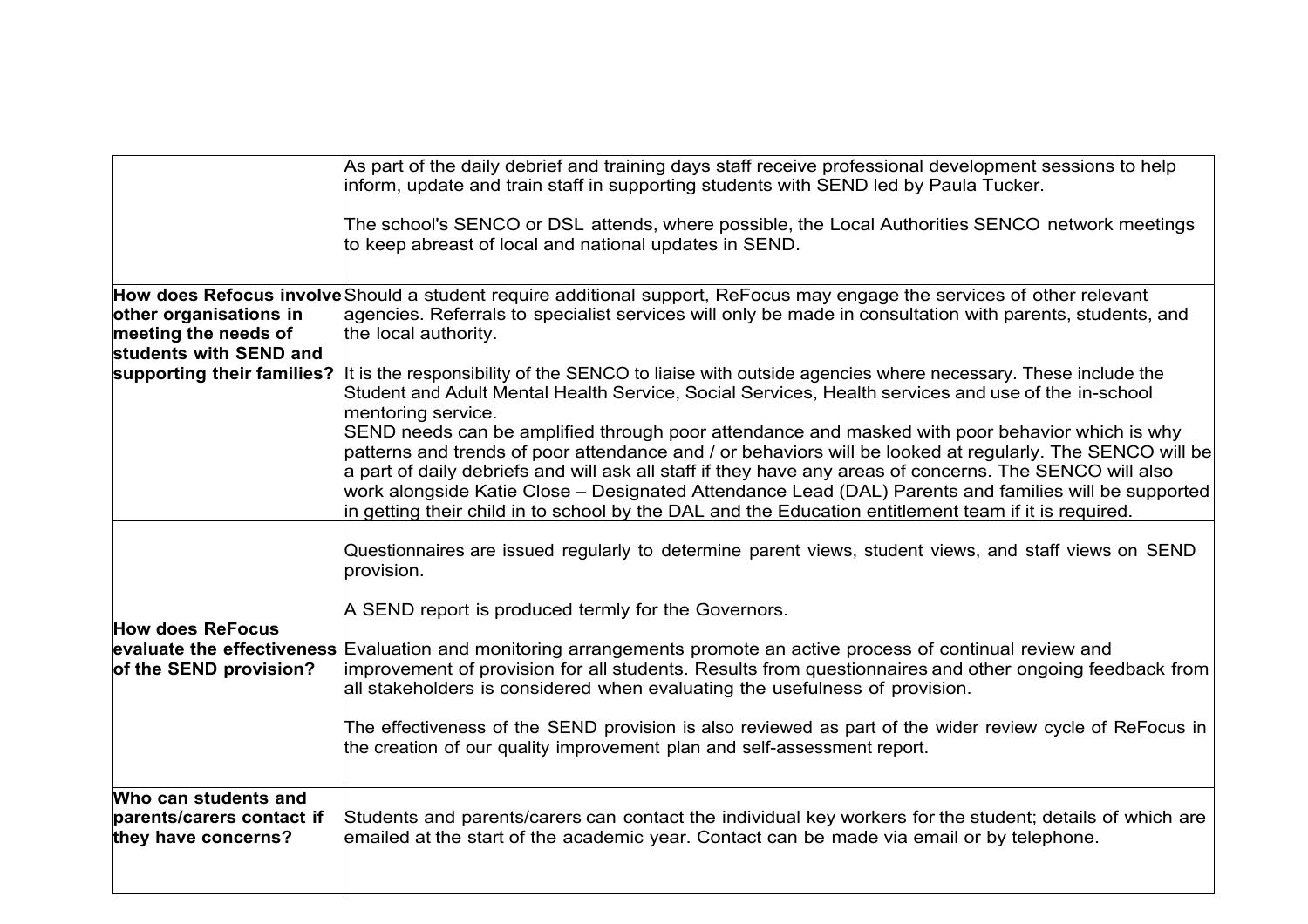| <b>How does Refocus handle</b><br>complaints from<br>parents/carers of student<br>with SEND about<br>provisionmade at the<br>school? | For further information on the complaints procedure, please see the Complaints Policy on the Refocus<br>website.                                                                                                                                                                                                                                                                                                                                                                                                                                                                                                                                                                                                                                                                                                                                                                                                                                                                                                                            |
|--------------------------------------------------------------------------------------------------------------------------------------|---------------------------------------------------------------------------------------------------------------------------------------------------------------------------------------------------------------------------------------------------------------------------------------------------------------------------------------------------------------------------------------------------------------------------------------------------------------------------------------------------------------------------------------------------------------------------------------------------------------------------------------------------------------------------------------------------------------------------------------------------------------------------------------------------------------------------------------------------------------------------------------------------------------------------------------------------------------------------------------------------------------------------------------------|
| available to<br>parents/carers?                                                                                                      | What support services are Parents and carers can contact the SENCO directly if they require additional support and are able to<br>make individual appointments to discuss their student at a convenient time suitable for them.                                                                                                                                                                                                                                                                                                                                                                                                                                                                                                                                                                                                                                                                                                                                                                                                             |
| Where can the LA's local<br>offer be found?                                                                                          | A local authority publishes its local offer and the school accesses additional resources as, and when,<br>required.Northamptonshire local offer can be found here:<br>https://www.northamptonshire.gov.uk/councilservices/children-families-education/SEND/local-offer/Pages/what-is-<br>local-offer.aspx                                                                                                                                                                                                                                                                                                                                                                                                                                                                                                                                                                                                                                                                                                                                   |
| Where can information<br>about the accessibility of<br>ReFocus be found?                                                             | The Disability Discrimination Act as amended by the SEND and Disability Act 2001, placed a duty on all<br>schools and LAs to plan to increase over time the accessibility of schools for disabled students and to<br>implement their plans. Schools arerequired to produce accessibility plans for their individual school and LAs<br>are under a duty to prepare accessibility strategies covering the maintained schools in their area.<br>We monitor and assess student progress and needs through ongoing assessment and reporting. All staff<br>meet and discuss concerns with staff, link schools and parents/carers as needed.<br>Currently all students can access all their learning environments without adaptations and for each<br>$\alpha$ cohort we will assess the individual needs of the students and determine whether reasonable<br>adjustments are required. The school is situated in one building which complies with disability and<br>equality laws.<br>The ReFocus accessibility plan can be found on our website. |